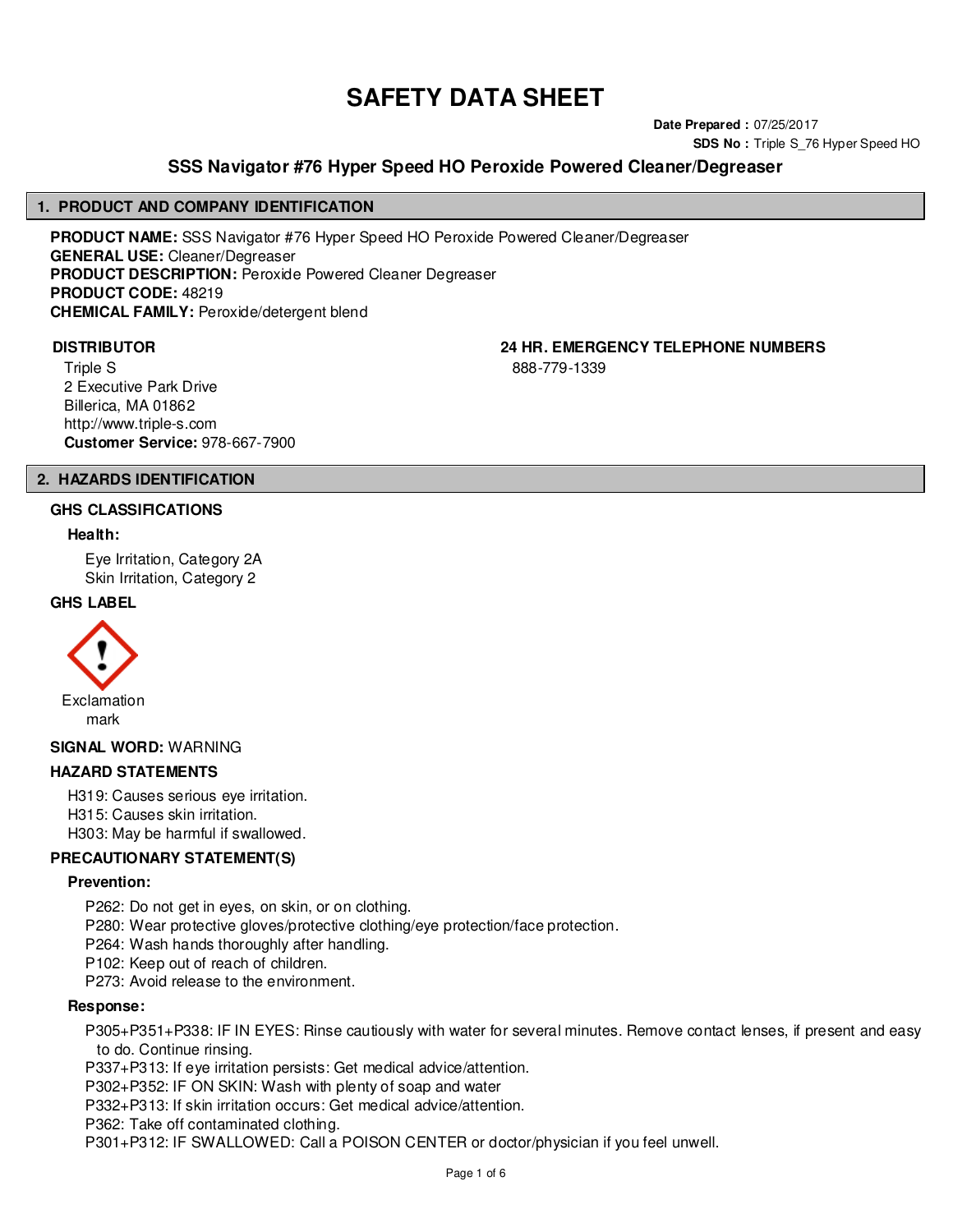# **Storage:**

P404: Store in a closed container.

# **Disposal:**

P501: Dispose of contents/container according to all local, state and Federal regulations.

# **EMERGENCY OVERVIEW**

**PHYSICAL APPEARANCE:** Clear Liquid

**IMMEDIATE CONCERNS:** Eye & Skin irritant

# **POTENTIAL HEALTH EFFECTS**

**EYES:** Irritating, and may injure eye tissue if not removed promptly.

**SKIN:** Skin irritant with prolonged or repeated contact.

**SKIN ABSORPTION: None Expected.** 

**INGESTION:** Although of moderate to low toxicity, ingestion can cause gastrointestinal irritation, nausea, vomiting, diarrhea, and possible death.

**INHALATION:** Mist is irritating to nose, throat and lungs.

# **REPRODUCTIVE TOXICITY**

**TERATOGENIC EFFECTS:** None known.

**CARCINOGENICITY:** Contains an ingredient listed under IARC Group 3 status.

**MUTAGENICITY:** None known.

**MEDICAL CONDITIONS AGGRAVATED:** Previous skin conditions such as dermatitis may be aggrevated.

**ROUTES OF ENTRY:** Eye, skin, ingestion.

**CANCER STATEMENT:** None

**WARNING CAUTION LABELS:** Irritant

| 3. COMPOSITION / INFORMATION ON INGREDIENTS |           |            |  |  |
|---------------------------------------------|-----------|------------|--|--|
| <b>Chemical Name</b>                        | $Wt.\%$   | <b>CAS</b> |  |  |
| Ethoxylate Alcohol C9-11                    | $0 - 5$   | 68439-46-3 |  |  |
| Primary Alcohol Ethoxylate C11              | $0 - 5$   | 34398-01-1 |  |  |
| Sodium Octanesulfonate                      | $0 - 5$   | 5324-84-5  |  |  |
| Hydrogen Peroxide                           | $0 - 5$   | 7722-84-1  |  |  |
| Fragrance                                   | $0 -$     | N/A        |  |  |
| Water                                       | $85 - 90$ | 7732-18-5  |  |  |

# **4. FIRST AID MEASURES**

**EYES:** Immediately flush eyes with water for at least 15 minutes, while holding eyelids open. Remove contact lenses, if present, after the first 5 minutes, then continue rinsing eye. Seek medical attention immediately.

**SKIN:** Wash with soap and water. Get medical attention if irritation develops or persists.

**INGESTION:** Get immediate medical attention. Do not induce vomiting unless instructed to do so by poison center or physician.

**INHALATION:** Remove victim to fresh air and monitor. Seek medical advise if irritation persists.

# **SIGNS AND SYMPTOMS OF OVEREXPOSURE**

**EYES:** Burning sensation with tearing, redness.

**SKIN:** Prolonged contact will cause irritation marked by redness, burning sensation.

**SKIN ABSORPTION:** Not Established

**INGESTION:** Irritation of mouth, throat, along with stomach upset, vomiting.

**INHALATION:** Irritation of nose, throat and lungs with coughing, sneezing, possible difficulty breathing.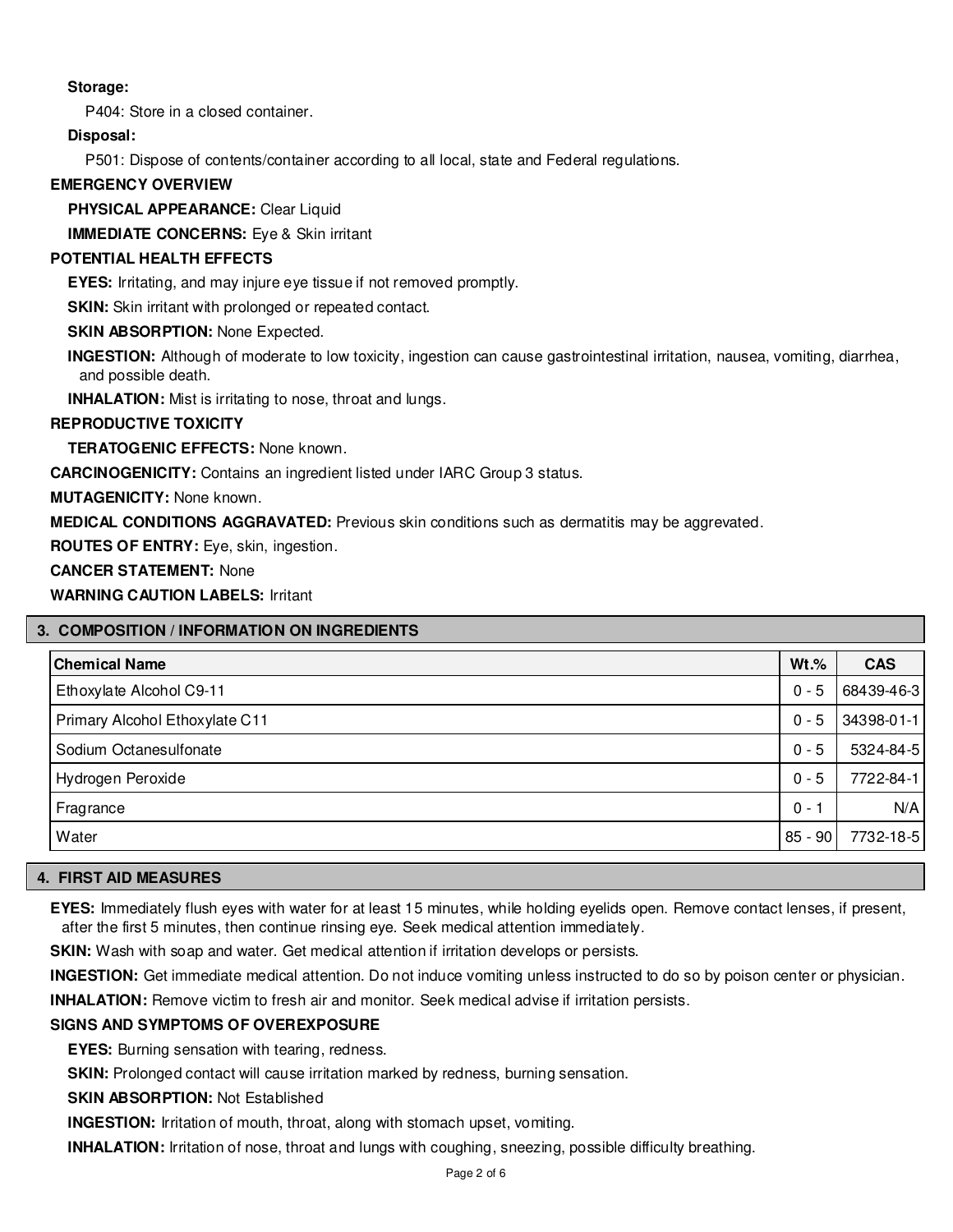#### **5. FIRE FIGHTING MEASURES**

**FLAMMABLE CLASS:** NA = Not Applicable

**GENERAL HAZARD:** NA = Not Applicable

**EXTINGUISHING MEDIA:** Not required. Water based material.

#### **6. ACCIDENTAL RELEASE MEASURES**

**SMALL SPILL:** Avoid walking in product. Wipe up or otherwise flush small spills to sanitary sewer.

**LARGE SPILL:** Avoid walking in material. Prevent product from entering into stream, soil, storm sewer or other bodies of water.

## **ENVIRONMENTAL PRECAUTIONS**

**WATER SPILL:** Avoid discharges into open waterways.

**LAND SPILL:** Avoid discharge to soil.

**GENERAL PROCEDURES:** Isolate spill or leak area immediately. Keep unauthorized personnel away. Do not touch or walk through spilled material. Prevent entry into waterways, sewers, or confined areas. Absorb with dry earth, sand or other noncombustible material and transfer to containers.

**SPECIAL PROTECTIVE EQUIPMENT:** Eye protection, rubber gloves, rubber boots to protect feet.

#### **7. HANDLING AND STORAGE**

**GENERAL PROCEDURES:** Close container after use.

**HANDLING:** Wear eye protection, rubber gloves when handling concentrate.

**STORAGE:** Store in area inaccessible to children.

**STORAGE TEMPERATURE:** Store at ambient temperatures.

#### **8. EXPOSURE CONTROLS / PERSONAL PROTECTION**

#### **EXPOSURE GUIDELINES**

| OSHA HAZARDOUS COMPONENTS (29 CFR1910.1200) |                        |             |     |                   |
|---------------------------------------------|------------------------|-------------|-----|-------------------|
|                                             | <b>EXPOSURE LIMITS</b> |             |     |                   |
| <b>Chemical Name</b>                        | <b>Type</b>            |             | ppm | mg/m <sup>3</sup> |
| Hydrogen Peroxide                           | <b>OSHA PEL</b>        | <b>TWA</b>  |     | 1.4               |
|                                             | <b>ACGIH TLV</b>       | <b>TWA</b>  |     | 1.4               |
|                                             |                        | <b>TWA</b>  | NL  | <b>NL</b>         |
|                                             | <b>Supplier OEL</b>    | <b>STEL</b> | NL  | ΝL                |

**ENGINEERING CONTROLS:** No special requirements.

# **PERSONAL PROTECTIVE EQUIPMENT**

**EYES AND FACE:** Chemical splash googles and full face-shield.

**SKIN:** Rubber or other chemical resistant gloves.

**RESPIRATORY:** A respirator is not needed under normal and intended conditions of product use.

**PROTECTIVE CLOTHING:** Chemical resistant outerwear (tyvek) if contact with spray or mist is anticipated.

**WORK HYGIENIC PRACTICES:** Wash with soap and water after handling. Do not eat, drink or smoke while using product.

#### **9. PHYSICAL AND CHEMICAL PROPERTIES**

**PHYSICAL STATE:** Liquid **ODOR:** Citrus floral **COLOR:** Water Clear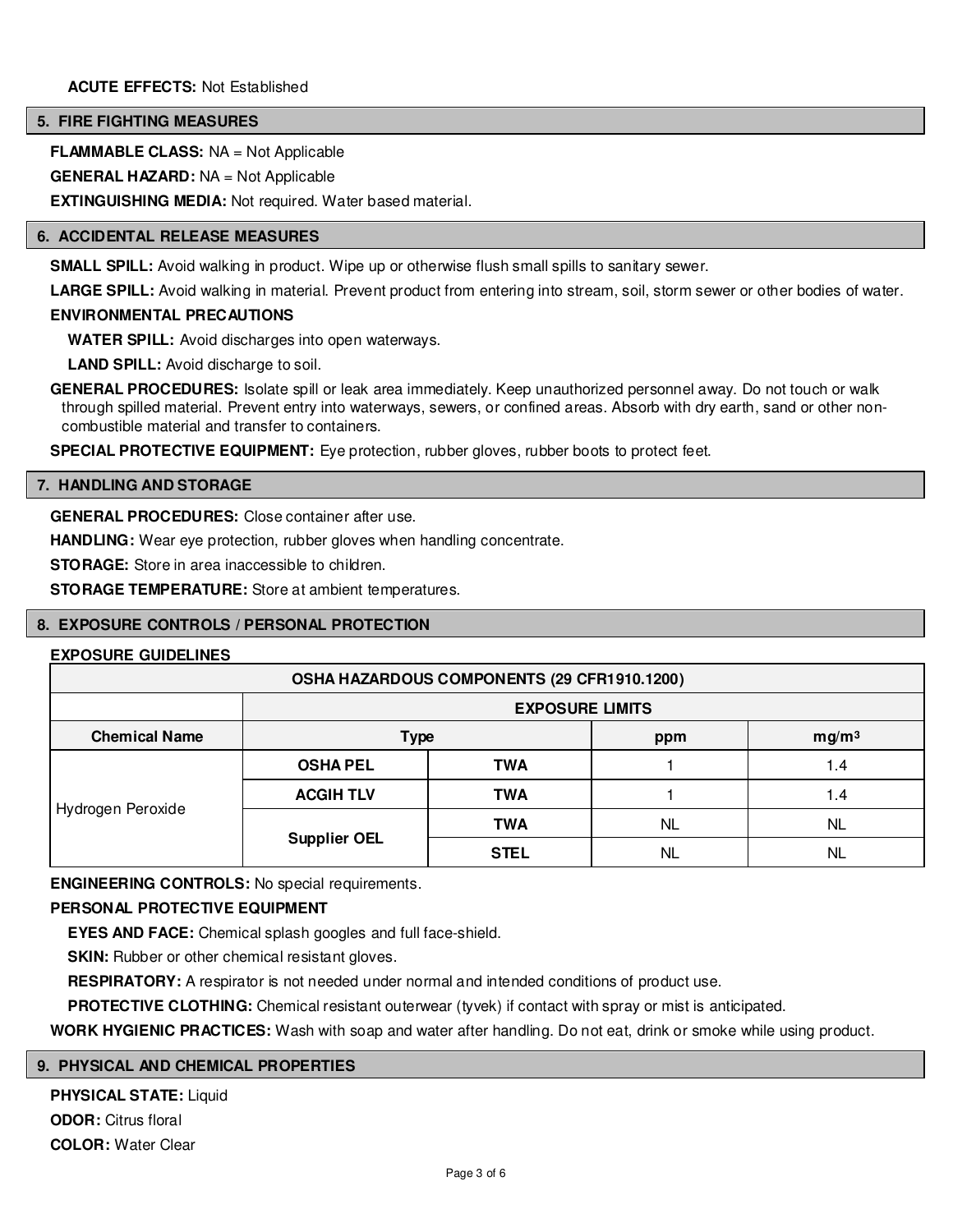**pH:** 4.5 to 5.0 **PERCENT VOLATILE:** 85+ **FLASH POINT AND METHOD:** None **FLAMMABLE LIMITS:** N/A **AUTOIGNITION TEMPERATURE:** NA = Not Applicable **VAPOR PRESSURE:** ≤ 20 mm Hg at (68°F) **VAPOR DENSITY:** ≤ 1 Air = 1 **BOILING POINT:** ~ 100°C (212°F) **FREEZING POINT:** ~ 0°C (32°F) **MELTING POINT:** Not Available **SOLUBILITY IN WATER:** Complete **EVAPORATION RATE:** (Water =1) 1.0 **DENSITY:** 8.48 at (68°F)

**SPECIFIC GRAVITY:** 1.016 grams/ml.

**VISCOSITY:** Water thin.

**(VOC):** None

# **10. STABILITY AND REACTIVITY**

**REACTIVITY:** Stable **HAZARDOUS POLYMERIZATION:** No **CONDITIONS TO AVOID:** Not Established **POSSIBILITY OF HAZARDOUS REACTIONS:** None Expected. **HAZARDOUS DECOMPOSITION PRODUCTS:** None known. **INCOMPATIBLE MATERIALS:** Strong alkalis, reducing agents, chlorine bleach products.

# **11. TOXICOLOGICAL INFORMATION**

# **ACUTE TOXICITY**

| <b>Chemical Name</b>           | ORAL $LD_{50}$ (rat) | DERMAL $LD_{50}$ (rabbit) | <b>INHALATION LC<math>_{50}</math> (rat)</b> |
|--------------------------------|----------------------|---------------------------|----------------------------------------------|
| Ethoxylate Alcohol C9-11       | 1400 mg/kg (rat)     | $>$ 5000 mg/kg (rat)      | No data available                            |
| Primary Alcohol Ethoxylate C11 | $>$ 2000 mg/kg (rat) | $>$ 2000 mg/kg (rabbit)   |                                              |
| Hydrogen Peroxide              | $>$ 2000 mg/kg (rat) | $>$ 2000 mg/kg (rabbit)   |                                              |

**DERMAL LD50:** Not Established

**ORAL LD50:** Not Established

**INHALATION LC50:** Not Established

# **SERIOUS EYE DAMAGE/IRRITATION:** Irritant

**RESPIRATORY OR SKIN SENSITISATION:** No known significant effects or critical hazards.

**GERM CELL MUTAGENICITY:** No known significant effects or critical hazards.

# **CARCINOGENICITY**

| <b>Chemical Name</b>           | <b>IARC Status</b>                                             |
|--------------------------------|----------------------------------------------------------------|
| <sub>l</sub> Hydrogen Peroxide | Group 3 - Not classifiable as to its carcinogenicity to Humans |

**IARC:** 3-Group 3: Not classifiable as to its carcinogenicity to humans.

**REPRODUCTIVE TOXICITY:** No known significant effects or critical hazards.

# **12. ECOLOGICAL INFORMATION**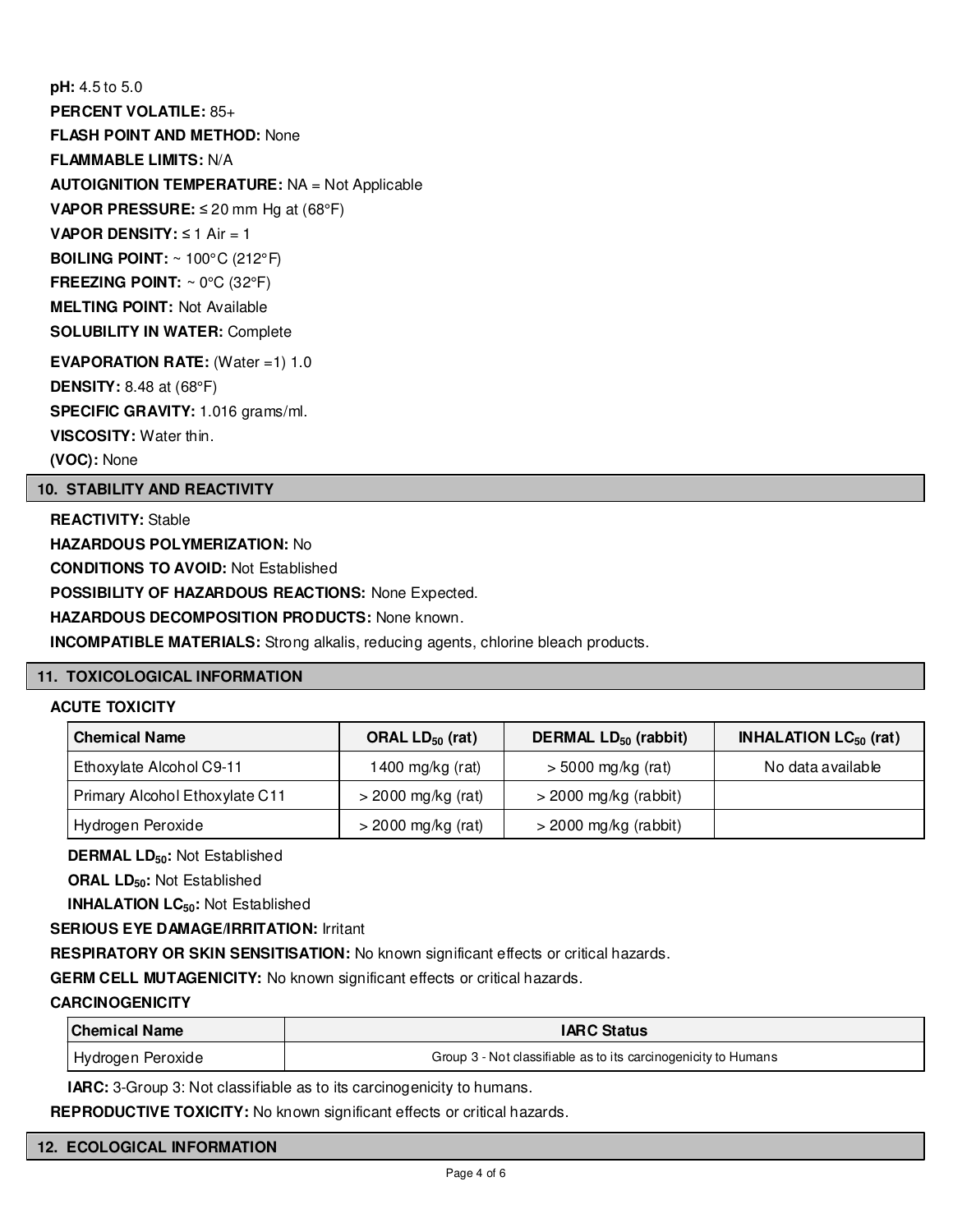# **ENVIRONMENTAL DATA:** Not Established **ECOTOXICOLOGICAL INFORMATION:** Not Established

# **AQUATIC TOXICITY (ACUTE):** Not Established

# **13. DISPOSAL CONSIDERATIONS**

**DISPOSAL METHOD:** Small amounts (less than 5 gallons) may be disposed of in sanitary sewer. Consult local authorities for additional disposal information.

**FOR LARGE SPILLS:** Consult with local and state authorities for large volume disposal.

**PRODUCT DISPOSAL:** See above.

**EMPTY CONTAINER:** Rinse container with clear water. Offer container for recycling, or dispose of in trash.

# **RCRA/EPA WASTE INFORMATION:** NA = Not Applicable

# **14. TRANSPORT INFORMATION**

# **DOT (DEPARTMENT OF TRANSPORTATION)**

**PROPER SHIPPING NAME:** Cleaning Compound, not regulated.

# **ROAD AND RAIL (ADR/RID)**

**PROPER SHIPPING NAME:** Cleaning Compound, not regulated.

# **AIR (ICAO/IATA)**

**SHIPPING NAME:** Cleaning Compound, not regulated.

# **VESSEL (IMO/IMDG)**

**SHIPPING NAME:** Cleaning Compound, not regulated.

#### **15. REGULATORY INFORMATION**

## **UNITED STATES**

# **SARA TITLE III (SUPERFUND AMENDMENTS AND REAUTHORIZATION ACT)**

**311/312 HAZARD CATEGORIES:** Health - Acute

**FIRE:** No **PRESSURE GENERATING:** No **REACTIVITY:** No **ACUTE:** Yes **CHRONIC:** No

**313 REPORTABLE INGREDIENTS:** None

#### **302/304 EMERGENCY PLANNING**

**EMERGENCY PLAN:** NA = Not Applicable

# **CERCLA (COMPREHENSIVE RESPONSE, COMPENSATION, AND LIABILITY ACT)**

**CERCLA REGULATORY:** NA = Not Applicable

# **TSCA (TOXIC SUBSTANCE CONTROL ACT)**

**TSCA REGULATORY:** All ingredients are listed on the TSCA Chemical Inventory.

# **STATES WITH SPECIAL REQUIREMENTS**

| l Chemical Name   | <b>Requirements</b>                                                                                                                                     |
|-------------------|---------------------------------------------------------------------------------------------------------------------------------------------------------|
| Hydrogen Peroxide | Massachusetts Right to Know Substance<br>New Jersey Right To Know Substance<br>New York Right to Know Substance<br>Pennsylvania Right to Know Substance |

### **CALIFORNIA PROPOSITION 65: None**

**CARCINOGEN:** The International Agency for Research on Cancer (IARC) has concluded that there is inadequate evidence for carcinogenicity of hydrogen peroxide in humans, but limited evidence in experimental animals (Group 3 - not classifiable as to its carcinogenicity in humans).

#### **16. OTHER INFORMATION**